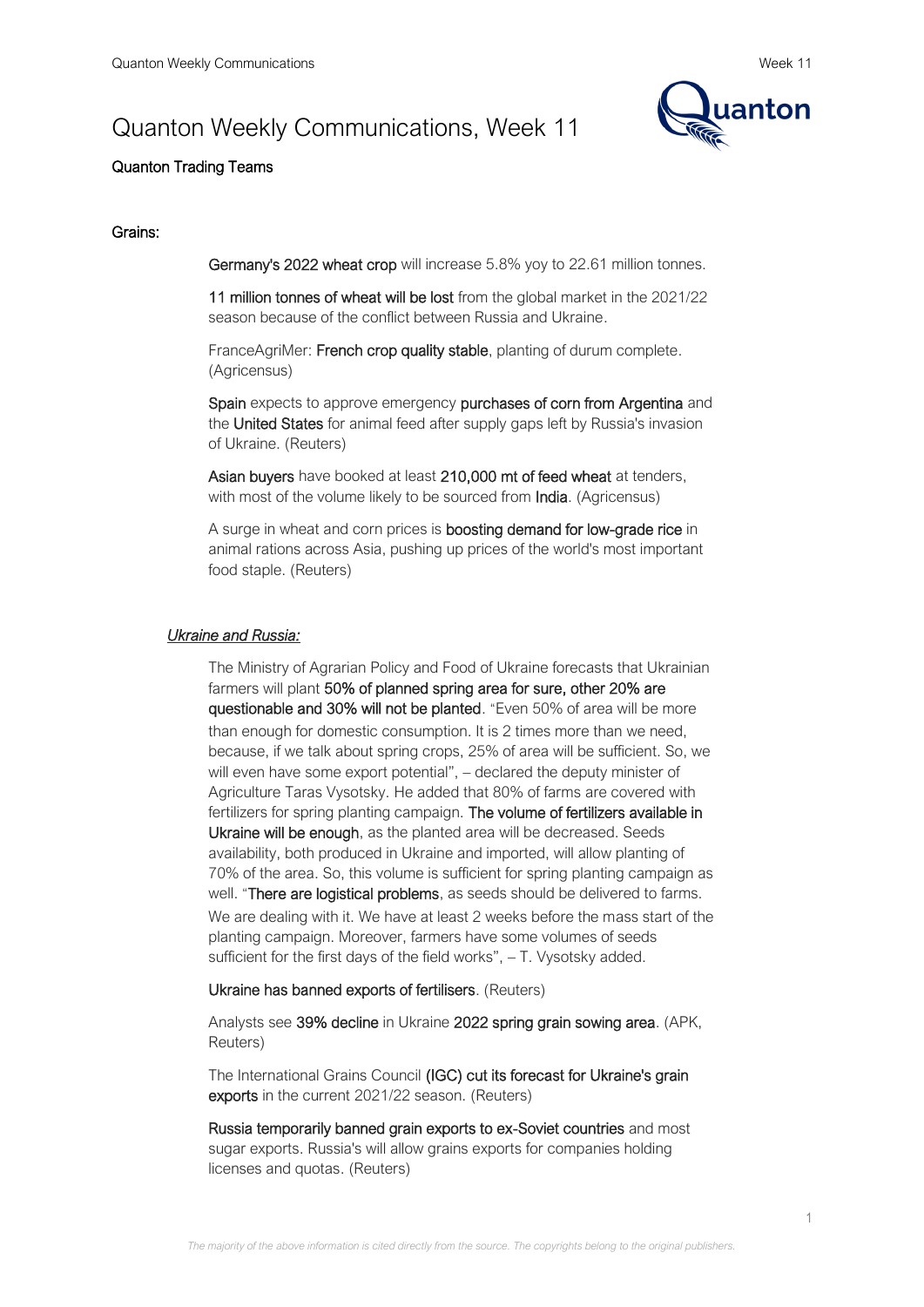Russia is gradually resuming wheat exports from its Black Sea ports while navigation in the Azov Sea remains restricted. Exports are ongoing from all the five Black Sea (grain export) terminals. (IKAR, Reuters)

Russia is set to ship a larger share of its grains in small cargoes in March, traders said, reflecting the growing difficulty of arranging insurance and shipping from the world's largest wheat exporter following the country's invasion of Ukraine. Russia only has around 30 bulk carriers of more than 20,000 mt capacity. In Novorossiysk, 38 parcels were loaded from March 3- 24, half of which were smaller than 10,000 mt. For comparison, early Feb saw no parcel smaller than 10,000mt. (Platts)

One of the largest exporters of Russian wheat, Swiss-based Solaris Commodities, has stopped new transactions from Russia. (Platts)

#### Russian sanction summary on agriculture sector (Platts):

VTB gave up control of Demetra-Holding, reducing its stake to 45%. Demetra is the largest holding company in Russia's grains sector. The capacity of its two main terminals in the Black Sea is around a quarter of the country's grains exports.

Cargill has stopped investment in Russia. Bunge has suspended new export business. ADM is scaling down operations outside production and transport.

The central bank has blocked withdrawals of more than 10,000 USD. Wheat sellers have been forced to consider alternative, such as the dirham. Turkey's state grains board invited offers in rubles and Turkish lira for its tender on 17 March.

Key people sanctioned include Vadim Moshkovich (founder, Rusagro), Andrei Melnichenko (founder, Eurochem)

#### Oilseeds:

Indonesia will remove export volume restrictions on palm oil products and raise its export levy instead, in a surprise policy U-turn just a week after it shocked markets by further tightening its curbs. (Reuters)

Indonesia will remove retail price caps for packaged cooking oil and will subsidise bulk sales to try to ensure supply at retail markets after previous price controls resulted in a scarcity, senior officials said on Tuesday. (Reuters)

Bangladesh has announced that it will lower the import VAT for soyoil and palm oil to 5%. (Agricensus)

# Coffee:

Coffee traders redirect shipments headed for Russia and Ukraine as trade flows to the two countries collapse due to Western sanctions imposed on Moscow and Kyiv's move to close its ports. (Reuters)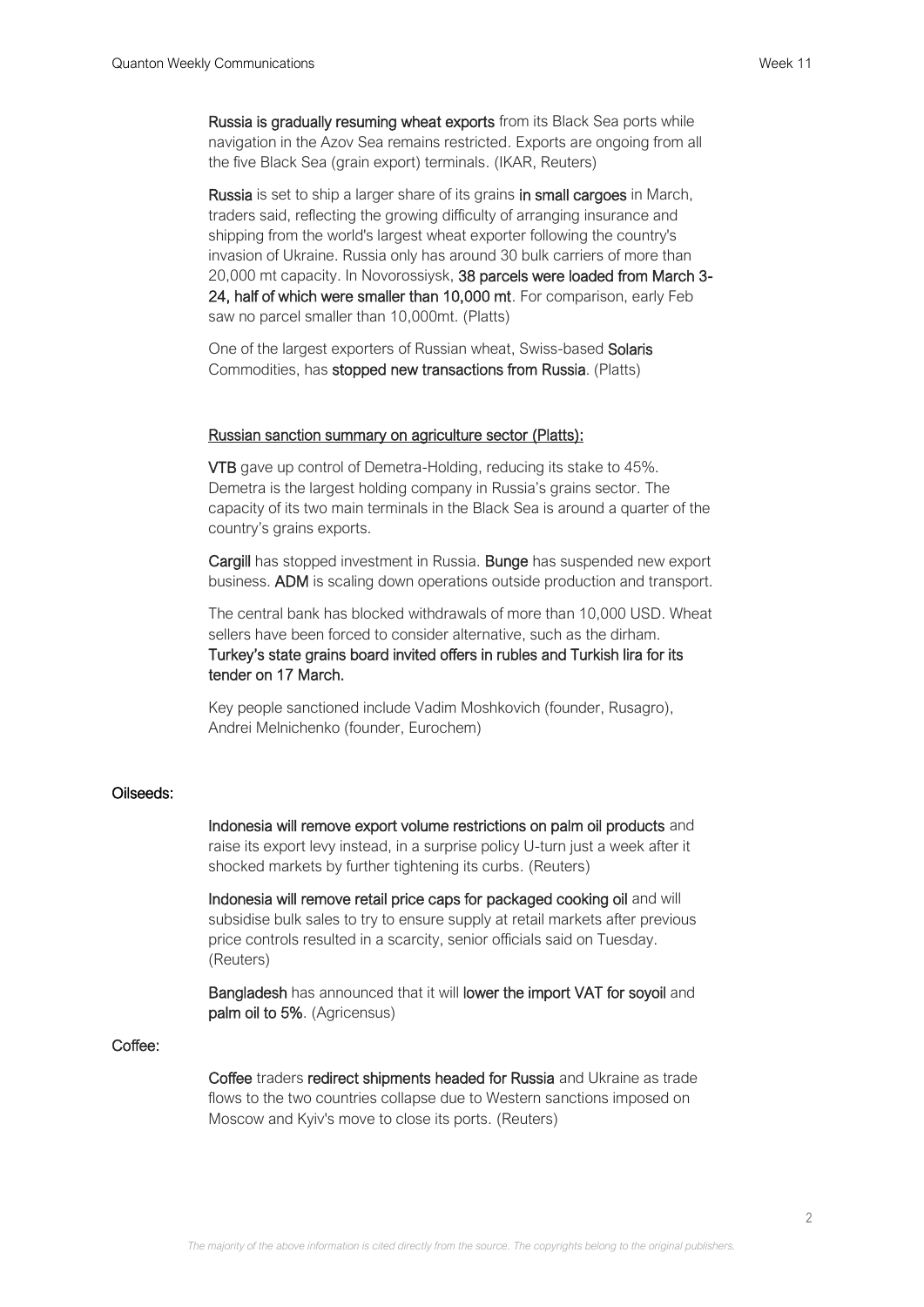Brazil's coffee production, in the upcoming 2022/23 season, is to reach 61.1 million 60-kg bags, 8% up yoy, but 12% below the record seen in 2020/21. (IHSmarkit)

US green coffee stocks in port warehouses fell by 30,493 60-kg bags during February 2022, to reach 5,765,348 bags at the end of the month. Stocks were down 0.4% from 5,790,571 bags at the same time in 2021 and at the lowest level for the month since 2015. (IHSmarkit)

Howard Schultz is returning to lead Starbucks Corp. Schultz will take over as chief executive again on 4 April, as the chain confronts rising costs, challenges in its Chinese and Russian markets, and an expanding unionization push among US baristas. (IHSmarkit)

Indonesia's robusta coffee exports from the Sumatran province of Lampung fell by 54.2% to 150,458 60-kg bags in February 2022, from 328,375 bags in the same month last year. Shipments were down sharply from 15,684 tonnes in January. **Exports** in the first 11 months of the 2021/22 season were down 15.6% at 3.092 million bags. (IHSmarkit)

Brazil's green coffee exports in February 2022 reached 3.146 million 60-kg bags, 14.3% less than a year ago but slightly up from the previous month as global trade logistics improved. Arabica shipments reached 3.016 million bags, down 10.2% yoy, while robusta coffee exports fell 58.6% to around 129,800 bags. (IHSmarkit)

In Vietnam, farmers in the Central Highlands sold coffee beans at VND40,200-42,000 (\$1.76-1.84) per kg, up from last week's range of VND39,200-41,300. Traders offered 5% black and broken grade 2 robusta at a discount of \$220-240 per tonne, compared with a \$300 discount last week. (IHSmarkit)

## Cocoa:

Ivorian cocoa exporters have been rejecting more than half of bean deliveries in recent weeks due to **poor quality** caused by lack of rain, exporters and processors said on Tuesday. (Reuters)

# Sugar:

At least five vessels are headed toward Russia with nearly 200,000 tonnes of Brazilian raw sugar sold by European traders, according to shipping data seen by Reuters, about double the country's normal annual imports. (Reuters)

Thai 45i container sugar cash premium remains steady at \$25/mt amid limited market activity. (Platts)

The spot premium for Brazilian white crystal sugar shipped in containers maintained an eight-year high at \$99/mt premium to the May (K) Sugar No. 11 Futures March 16, just a few weeks prior to the official beginning of the Brazilian Center-South crop for 2022-23 on April 1. (Platts)

#### World:

The World Bank on Wednesday said a number of developing countries face near-term wheat supply shortages due to their high dependence on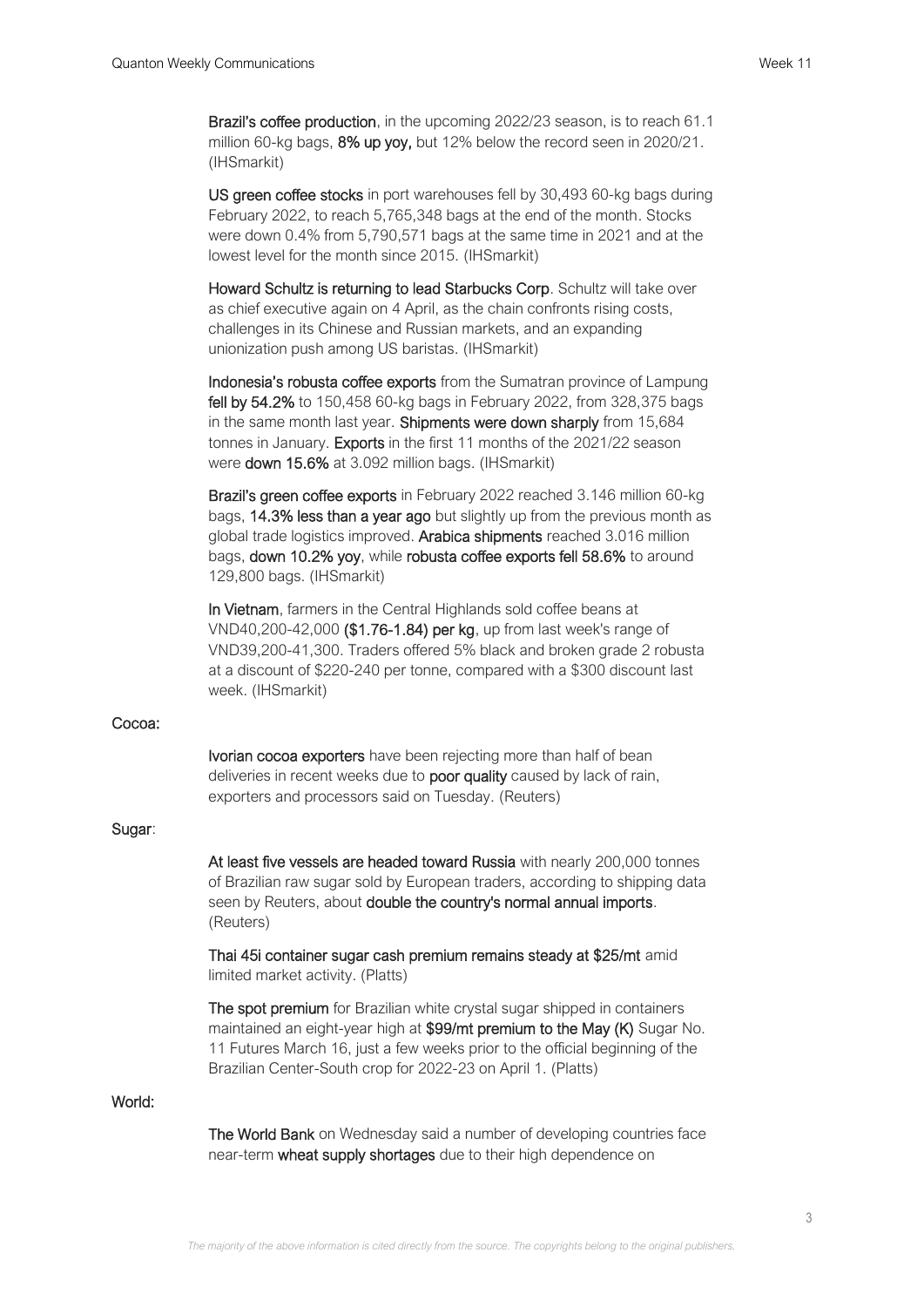Ukrainian wheat exports that have been disrupted by Russia's invasion. (Reuters)

Finland's government is to direct 300 million euros (\$331 million) to Finnish farmers facing an "acute liquidity crisis" caused by high inflation and rising energy prices due to the war in Ukraine, finance minister Annika Saarikko said on Thursday. (Reuters)

Saudi Arabia's Agricultural Development Fund (ADF) approved loans worth 861 million riyals (\$229.49 million) to finance agricultural imports, the government credit institution said on Thursday. (Reuters)

A severe drought that has gripped parts of the western United States since mid-2020 is likely to persist or worsen this spring due to expected abovenormal temperatures and below-normal precipitation. (Reuters)

Wet weather conditions are forecast to continue in southern Brazil while Argentina's central belt, will face above-average precipitation. (Agricensus)

Indonesia's rainfall will normalise this year after a wet 2021, but the dry season will start later than usual in most areas due to the lingering effects of the La Niña weather pattern. (Reuters)

Somalia's worst drought in four decades means millions need aid. (Agricensus)

U.S. Trade Representative said the U.S. Korea Free Trade Agreement (KORUS) did much to expand auto and agricultural trade with South Korea, but suffered some difficulties in its implementation. (Reuters)

Chinese pork processing giant Henan Shuanghui apologised over food safety issues reported at one of its plants. (Reuters)

China will buy a third batch of frozen pork for its state reserves, to support hog prices in the world's top pork consumer. (Reuters)

### Fertilisers:

CF Industries Holdings is increasing fertilizer shipments to both U.S. coasts from the world's largest nitrogen complex in Louisiana to help offset a decline in exports from Russia after it invaded Ukraine. (Reuters)

China has begun the annual release of fertilisers to the market ahead of spring planting, ensuring sufficient supplies to help it meet its grain targets. (Reuters)

## Freights:

Canadian Pacific Railway's potential lockout would leave shippers few options. Manufacturers are rushing to move autos and chemicals and preparing to slow production, while grain handlers are asking farmers to hold off on crop deliveries. (Reuters)

Chinese ports are facing increased disruption as a sharp rise in Covd-19 cases and the imposition of immediate lockdowns. (Agricensus)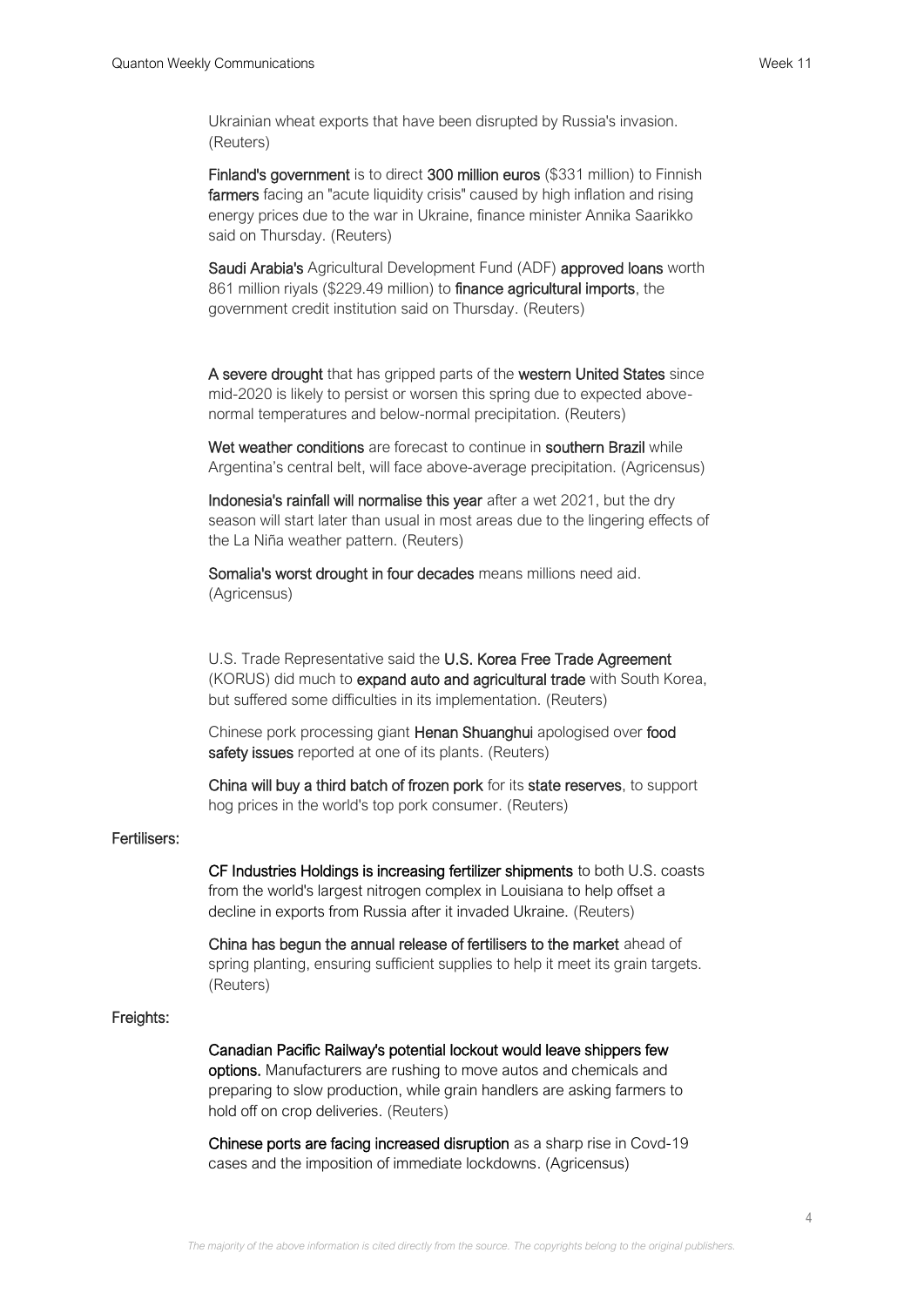Brazil's fertilizer imports increased 19.3% in 2021, to 39.2 million mt, from 32.8 million mt in 2020. (ANDA, Agricensus)

Panamax Market – In the Atlantic, the week started slowly but improving paper sentiment and some Front Haul and Tran Atlantic cargoes eventually started to provide some support, particularly in North. In the Pacific, after last week's firm gains, momentum swung back in charterers' favour, with SE Asia under particular pressure despite heavy healthy volume elsewhere.

Panamax Index – 2874 (down 10.89 % over last week)

Panamax 4 TC – 24,532 (down 11.48 % over last week)

Panamax 5 TC – 25,868 (down 10.89 % over last week)

P2A (Continent/Far East) – 31,682 (down 10.61 % over last week)

P6A (Singapore/ECSA RV) – 25,636 (down 11.39 % over last week)

Supramax Market – Despite the War in Ukraine continuing for the third week, the shipping industry is fighting to get grips with the situation. The Supramax market showed some good resistance, strong demand in Pacific made many Owners leave E Med and ballast toward Suez to obtain better rates loading in MEG, India, Southeast Asia. USG and ECSA pushed rates further up. In Asia, the demand / supply was more balanced. The period activity decreased, with big gap between Owners and Charterers ideas, which are about few thousand. South China trip via Indonesia, E.C.India is up, with fixture reported close to USD 40,000/ day. W/Africa trip via ECSA to N.China is USD 30,000/ day, lower rates from Mediterranean to China / S.Korea is softer by USD 20,000 / day. The big difference between the Atlantic average USD 15,000/ day, while the Pacific round voyage and back haul paus as much as USD 40,000/ day.

BSI 10TC – 32,147 (down 0.48 % over last week)

S1B (Canakkale via Med-Bsea/China-S.Korea) – 20,267 (up 5.23 % over last week)

S4B (Skaw-Passero/ USG) – 16,631 (up 15.37 % over last week)

BHSI 7 TC – 29,922 (up 6.90 % over last week )

HS1 (Cont med-ECSA) – 15,286 (up 11.82 % over last week)

HS3 (ECSA/Cont-Med) – 38,944 (up 28.25 % over last week)

# Tenders:

Jordan tenders for wheat:

- 120,000 mt, deadline 24 Mar

Algeria bought feed barley:

- Unclear volume, 470 USD/mt, shipment Apr

South Korea's Flour Mills tender for US wheat:

- 45,000 mt, shipment May-Jun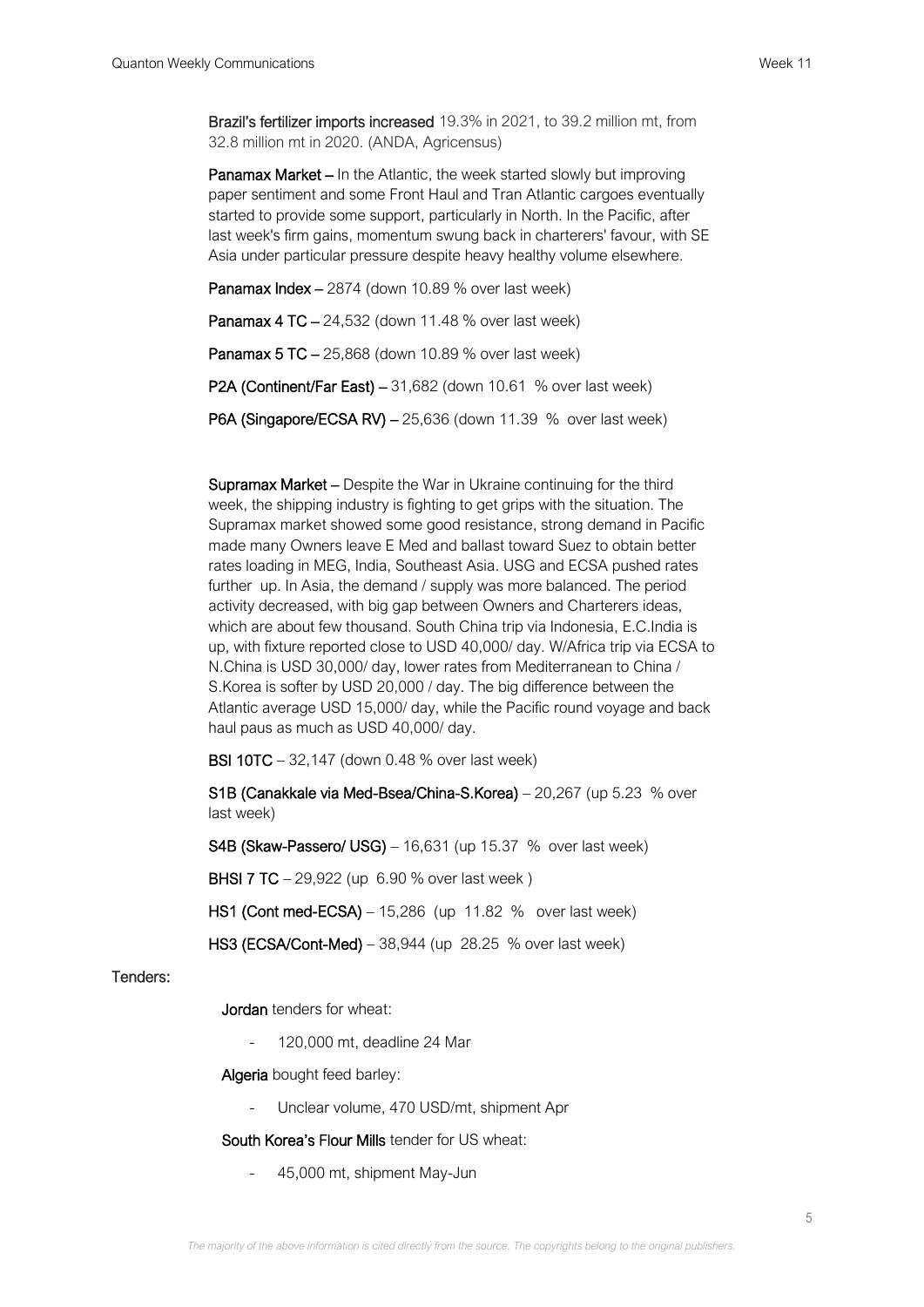# South Korea's KFA tender for corn:

- 138,000 mt, shipment Jun

# South Korea's MFG bough corn:

- 210,000 mt, 412.5 USD/mt, Pan Ocean, shipment Jun-July.

# Philippine's importers tender for feed wheat:

- 270,000 mt shipment May-Aug

# Qatar buyer tenders for barley:

- 105,000 mt, shipment Apr-Jun

TMO tenders for Red Milling Wheat:

- 260,000 mt,

## Egypt received wheat:

- 63,000 mt French origin
- 63,000 mt Romanian origin

China sold 525,869 mt of wheat from their state reserves at an average price of 471 USD/mt, down from 483 USD/mt on 2 Mar.

<End of document>